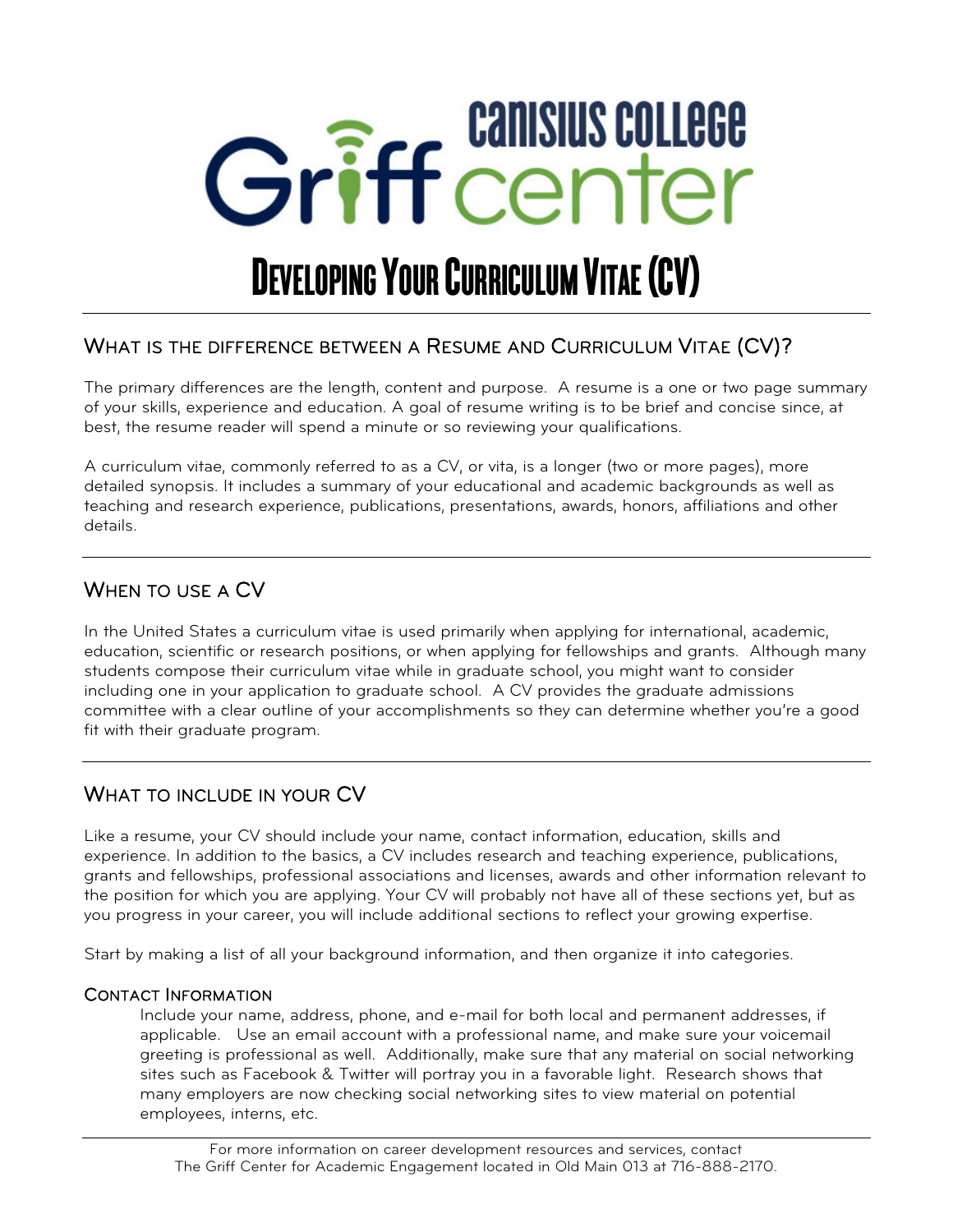# **EDUCATION**

Indicate your degree, major, and/or minor(s), and the date each degree was awarded (or is expected) for each postsecondary institution attended. Eventually you'll include titles of theses or dissertations.

## HONORS AND AWARDS

List each award, granting institution and the date awarded. If you have only one award (e.g., graduation honors), consider incorporating this information within the Education section.

## RELEVANT EXPERIENCE

List all major or related experiences, whether paid or volunteer. For each experience include the position, employer or physician name, city and state, and dates. Add a brief action-oriented description of your responsibilities, achievements, and competencies gained. If you are leaning towards the medical field, you may also include physician shadowing in this section, along with procedures you were able to observe, techniques practiced, and instruments used.

## TEACHING EXPERIENCE

List any courses that you assisted with as a TA, co-taught, or taught. Note the institution, role held in each, and supervisor. This section will become more relevant during your graduate school years, but sometimes undergraduates are assigned teaching roles.

## RESEARCH EXPERIENCE

List any research activities and projects you assisted with or conducted alone. Include the title of the project, lead advisor or researcher (if any), institution at which it was conducted, and date(s). You may also describe your role in the project, just like you had done with your relevant experiences.

## **PUBLICATIONS**

List in bibliographic reference style, any abstracts, papers, or articles published or in the process of being published utilizing the format appropriate to your field.

## PRESENTATIONS AND CONFERENCES ATTENDED

Include any research, professional, or poster presentations conducted at conferences, lectures, or symposiums. Use the appropriate documentation style for your discipline (e.g., APA or MLA style).

## GRANTS AWARDED

Include title of agency, projects for which funds were awarded, and dollar amounts. This information can also be incorporated into your research section if you received a CEEP grant for your research project.

# PROFESSIONAL AFFILIATIONS

List any professional societies with which you're affiliated (e.g., student affiliate of the American Psychological Association, or the American Chemical Society), along with your dates of membership.

# LICENSES AND CERTIFICATIONS

List any currently held licenses and certifications relevant to your field. This could include RN, EMT, First Aid, CPR, and State-Awarded Teaching Certifications.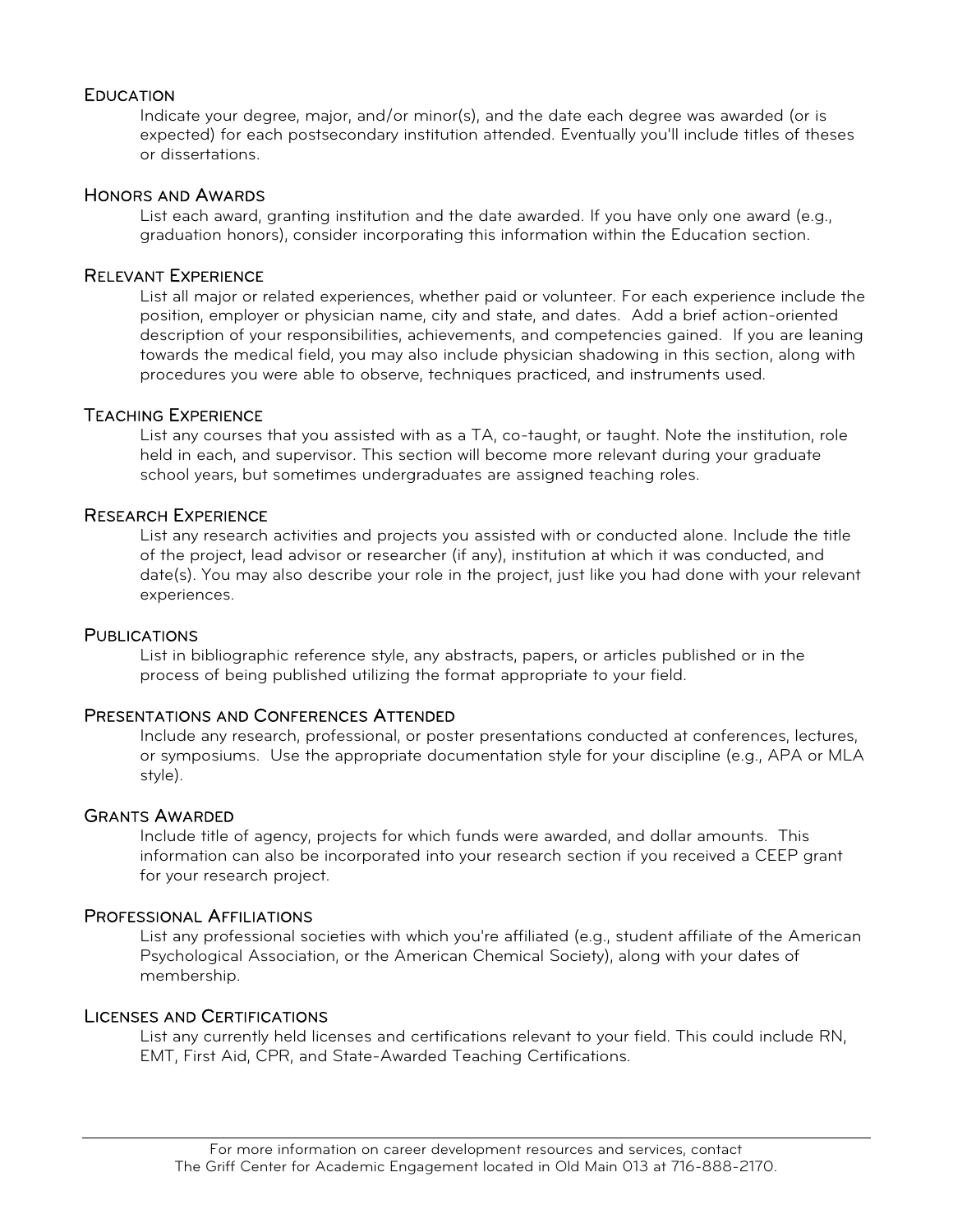# CAMPUS ACTIVITIES

Include activities you were involved in such as clubs and organizations, service learning, etc.

## OTHER EXPERIENCE

Groupings of kinds of other experiences (including work, volunteer work and/or internships) can enhance your CV. Your experience can also be broken into other categories such as: Work Experience, Volunteer, Community, and Internship.

## EDUCATIONAL TRAVEL

List the names of the countries you have visited, the dates you travelled, and the purpose. Study abroad accomplishments should also be listed.

# OTHER SKILLS

This section can be a catch-all for any additional skills you may wish to highlight, such as laboratory skills, foreign languages, and sign language.

## STATISTICAL AND COMPUTER EXPERIENCE

This section is especially relevant for research-oriented doctoral programs. List courses that you have taken, statistical and computer programs with which you're familiar, and data analysis techniques with which you're competent.

# HOW TO FORMAT YOUR CV

The following are some general points to consider when preparing your CV:

Be Clear. Format your CV in a way that appears logical to a prospective employer or graduate school. Also, try to avoid splitting a section between two pages. Present items chronologically within each category of the CV, with the most recent items first.

Be Concise. Include information that is organized in order of its relevance to your objective. Keep your bullet points short and succinct. Use action verbs and vivid, precise language.

Be Complete. Make sure you are including all of your relevant experiences. Also, be sure to avoid using abbreviations.

Be Consistent. Employers and graduate schools pay attention to the little details. Be sure to check that your headings and experiences are formatted in a consistent size and style. You can use styles such as bold, italics, and capitalization (small or all caps) to make your sections and experiences stand out.

Stay Current! A CV is just like a resume in that it is a living document. Be sure to update it as you go with new experiences, accomplishments and tasks.

Some Format Tips: Margins should be 1" on each side, and nothing smaller. You will also want to use a sans serif font – Helvetica and Arial in a 10 or 11pt is very readable.

Check text for spelling and grammar. Be sure to proofread your document before you submit! Have a member of The Griff Center or a faculty member review your document for errors, consistency, and clarity!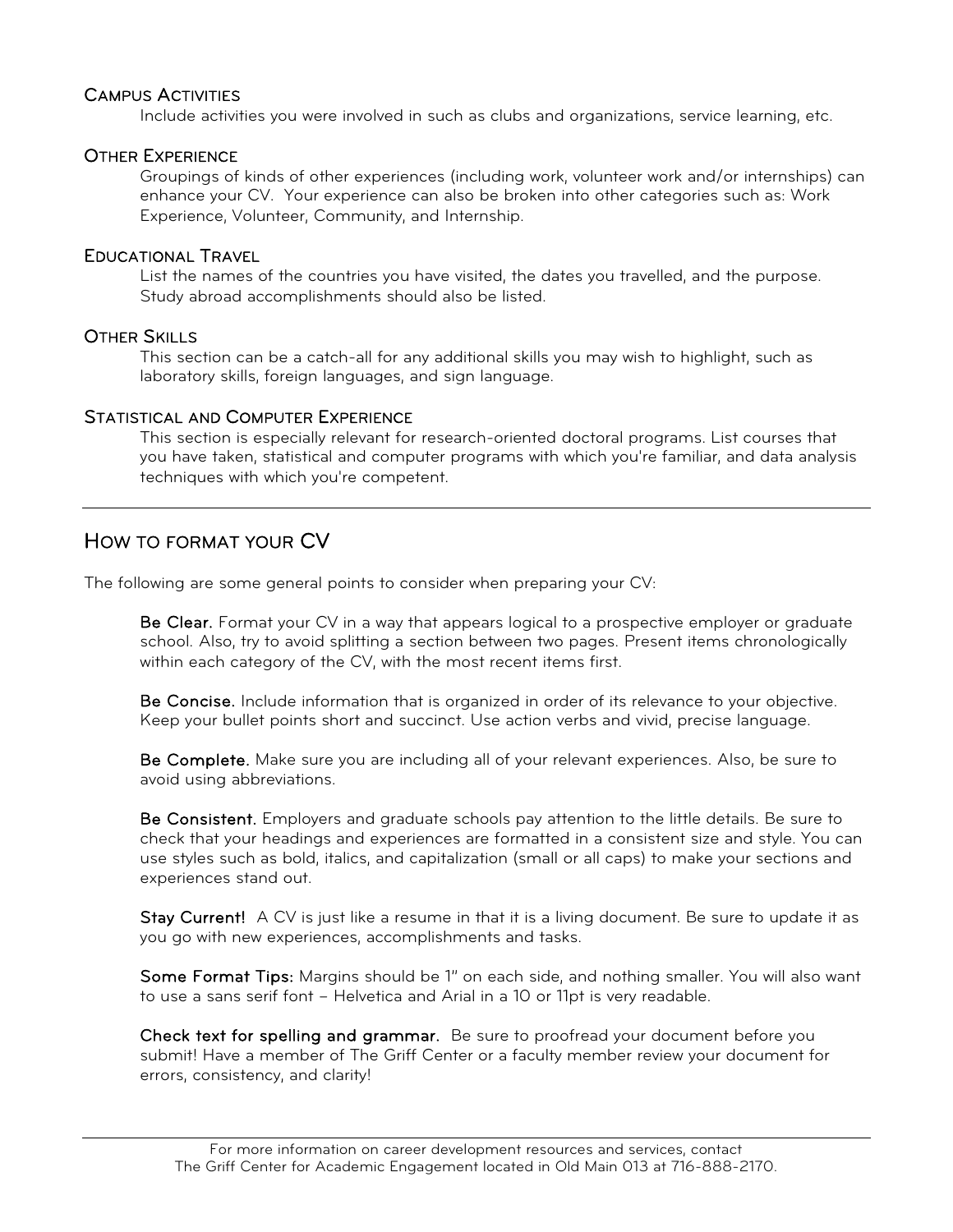# ACTION VERBS (BY SKILL SET)

Use action verbs in writing your curriculum vitae and cover letters to highlight your strengths, accomplishments, and ability to complete tasks. These words would lead the bulleted statements under each of your experiences on your resume. Here is a small sampling of action verbs broken down by skill set:

#### Communication /People Skills

Advertised Clarified Collaborated Composed **Consulted Contacted** Convinced Corresponded Discussed **Drafted** Edited Expressed Formulated Influenced Interacted Interpreted Involved Judged Listened Marketed Mediated Presented Publicized Referred Reported Resolved Responded Spoke **Translated** Wrote

## Creative Skills

Acted Adapted Composed Created Customized Designed Developed Directed **Displayed** Drew **Entertained** Fashioned Formulated

## Founded Illustrated Initiated Instituted Integrated Invented Modeled Modified Performed Photographed Planned Revised **Revitalized** Shaped Solved Financial & Technical Skills Administered Adjusted Allocated Analyzed Applied Assembled Assessed Balanced Budgeted Calculated Computed

Creative Skills (Cont.)

**Converted Determined** Developed **Estimated** Forecasted Installed Managed Measured Planned Prepared Programmed Projected **Qualified** Reconciled

#### Financial & Technical Skills (Cont.) Reduced

Repaired Researched Solved Validated

### Helping Skills

Adapted **Advocated** Aided Answered Assessed Assisted Clarified Coached Collaborated **Contributed** Counseled **Demonstrated** Diagnosed **Educated** Encouraged Ensured Expedited Facilitated Guided Helped Motivated Prevented Provided Referred Represented Resolved **Supported** Volunteered

#### Management/ Leadership Skills

Appointed Approved Considered **Coordinated** Decided Delegated

#### Management/ Leadership Skills (Cont.) Developed Directed

Emphasized Enforced Enhanced **Established** Executed Generated Improved Increased Initiated **Motivated Navigated** Oversaw Planned Prioritized Produced **Recruited** Reviewed **Selected Streamlined Strengthened** Supervised

#### Organizational **Skills**

Arranged **Categorized Charted** Classified Coded **Collected** Compiled Distributed Executed Filed Incorporated Logged **Maintained** Prepared Processed **Registered** Reorganized Reserved

## Organizational Skills (Cont.)

Scheduled **Standardized** Updated

## Research Skills

Analyzed Clarified Collected Compared Conducted Evaluated Examined Experimented Explored Formulated Gathered Inspected Interviewed Investigated Measured Reviewed Solved Summarized Surveyed Tested

## Teaching Skills

Advised Clarified Coached **Critiqued** Developed Enabled Encouraged Evaluated Facilitated Focused Guided Individualized Instructed **Motivated** Trained Tutored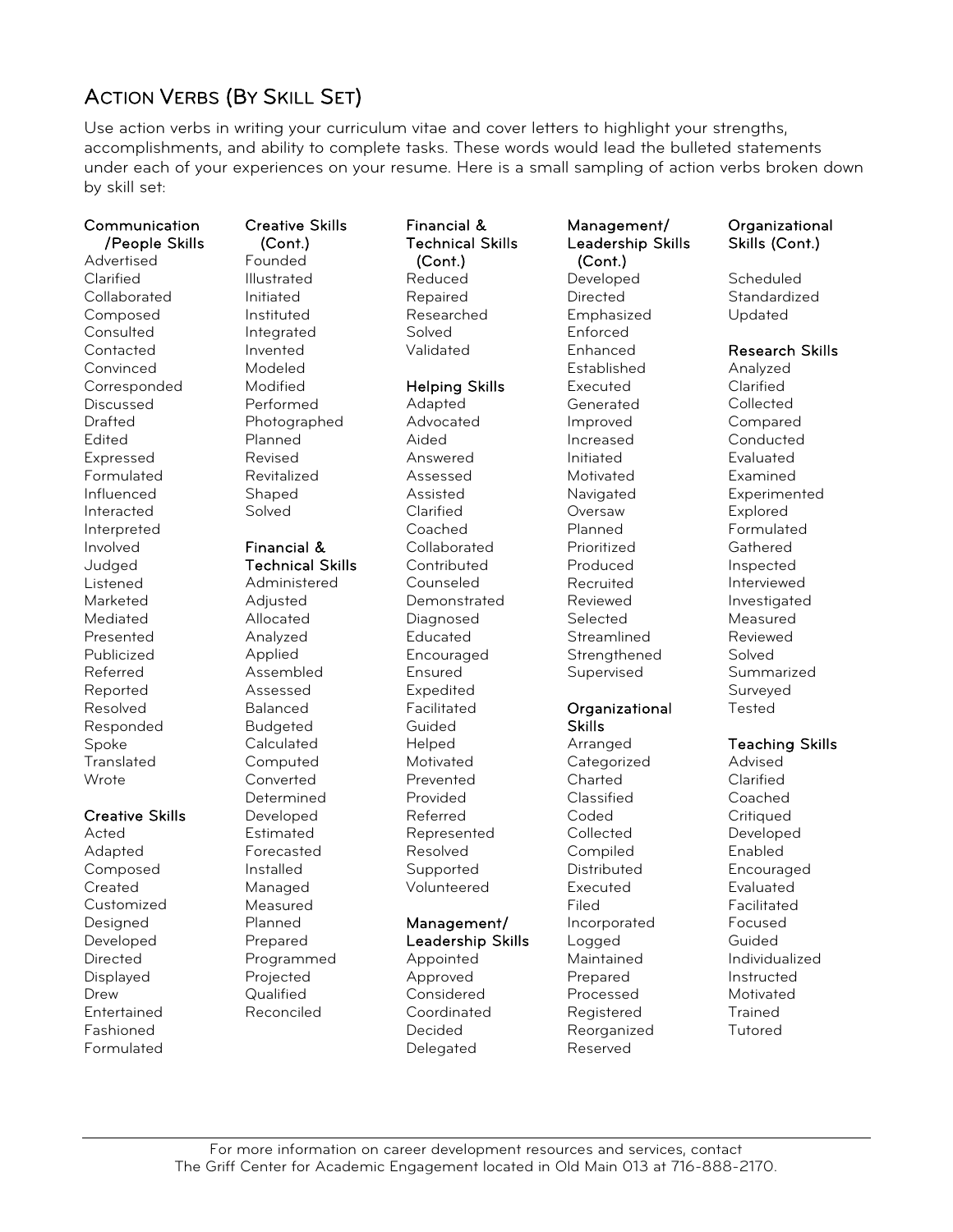# CV WORKSHEET

This worksheet has been provided to guide you through the curriculum vitae creation process. This template is one representation of what may be included in a CV. Contact The Griff Center to have your CV reviewed, to see if there are any other opportunities for you to showcase your strengths.

# YOUR NAME<br>Street Address

City, State Zip Code Telephone Number with Area Code Email Address

EDUCATION

Institution Name, City, State Degree Title, Expected or Granted Month Year Major: Minor: GPA:

# HONORS AND AWARDS

- Award Name, Granting Institution, Date Awarded
- Award Name, Granting Institution, Date Awarded
- Award Name, Granting Institution, Date Awarded

# RELEVANT EXPERIENCE

# Employer or Institution Name, City, State

Title, Date(s) Worked

• Action-oriented description of your responsibilities, achievements, and competencies gained

# TEACHING EXPERIENCE

# Supervisor, Institution Name, City, State

Title, Class Name, Date(s) Worked

• Action-oriented description of your responsibilities, achievements, and competencies gained

# RESEARCH EXPERIENCE

# Name of Research, Name(s) of Researcher(s), City, State

Your Role, Date(s)

- Action-oriented statement describing your role in the research
- Action-oriented statement describing your role in the research